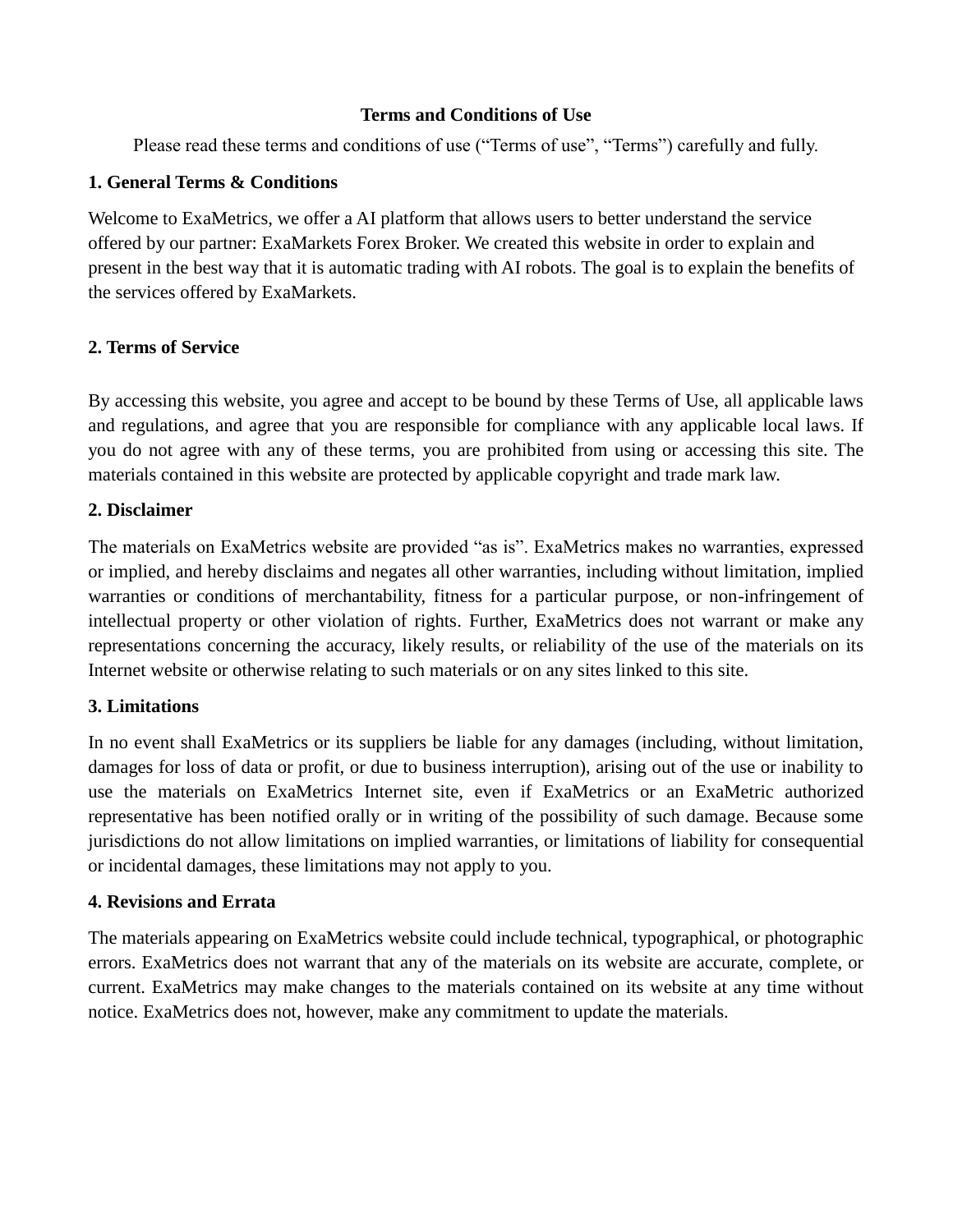# **5. Links**

ExaMetrics has not reviewed all the sites linked to its Internet website and is not responsible for the contents of any such linked site. The inclusion of any link does not imply endorsement by ExaMetrics of the site. Use of any such linked website is at the user's own risk.

### **7. Changes to These Terms of Use**

ExaMetrics may revise these terms of use for its website at any time without notice. By using this website, you agree to be bound by the current version of these Terms and Conditions of Use.

### **8. Conditions For The Service**

**8.1.** You must be at least 18 years old to use our Service.

**8.2.** You fully understand the Service we provide, the risks involved, the amount of initial capital you need and possible drawdown you may incur.

**8.3.** You need to purchase a license to use the service. Every user will obtain full access to their products once their subscription is activated.

# **9. Fair use of our Website**

As a condition for using the Website, you agree not to provide any information, data or content to us or the Website that is incorrect, inaccurate, incomplete or that violates any law or regulation. In addition, you agree that you will not, nor allow third parties to:

**9.1.** enter any non-public / secure areas of the Website;

**9.2.** send viruses, worms, junk mail, spam, chain letters, unsolicited offers or ads of any kind and for any purpose;

**9.3.** investigate, scan or test the Website or any other related system or network, or violate any security or authentication;

**9.4.** use any automated systems of software to withdraw data from the Website ("screen-scraping");

**9.5.** make and distribute copies of the Website;

**9.6.**\_ attempt to sell, distribute, copy, rent, sub-license, loan, merge, reproduce, alter, modify, reverse engineer, disassemble, decompile, transfer, exchange, translate, hack, distribute, harm or misuse the Website.

**9.7.** or create derivative works of any kind whatsoever

You may not create an account under someone else's name or act like someone else in any other way. In case the account concerns a corporate account, only an authorized person is allowed to trade with the corporate account.

It is the responsibility of the user of the corporate account that only authorized persons have access to the account. If you receive personal data or other sensitive information from other users, you will keep this information secret. You may not promote or advertise our services as a get-rich-quick scheme